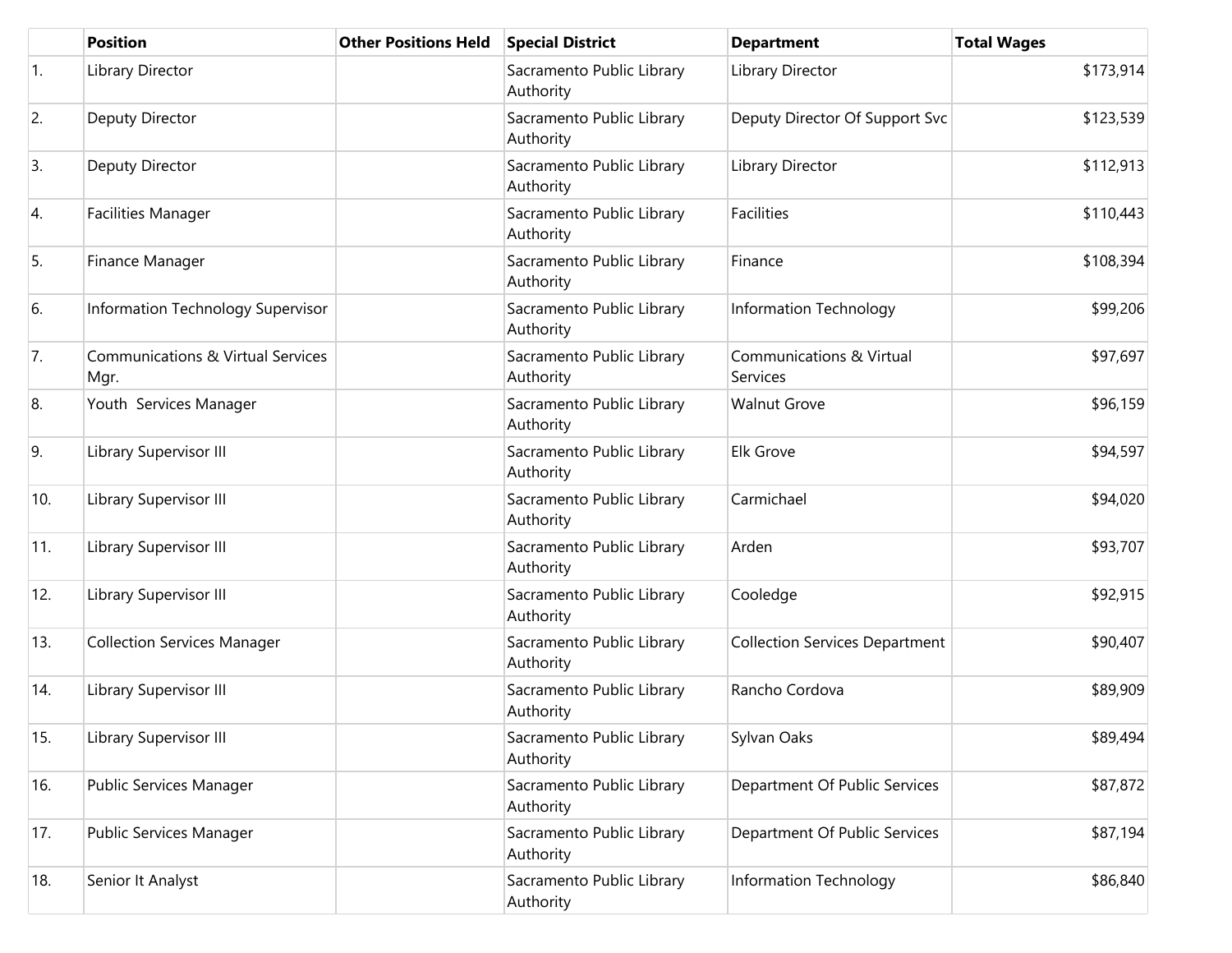| 19. | Library Supervisor II                    | Sacramento Public Library<br>Authority | <b>Collection Services Department</b> | \$86,724 |
|-----|------------------------------------------|----------------------------------------|---------------------------------------|----------|
| 20. | Integrated Library Systems<br>Supervisor | Sacramento Public Library<br>Authority | <b>Collection Services Department</b> | \$84,628 |
| 21. | Library Supervisor III                   | Sacramento Public Library<br>Authority | Valley Hi                             | \$84,254 |
| 22. | Librarian                                | Sacramento Public Library<br>Authority | <b>Collection Services Department</b> | \$84,038 |
| 23. | Library Supervisor II                    | Sacramento Public Library<br>Authority | Martin Luther King                    | \$83,909 |
| 24. | Library Supervisor II                    | Sacramento Public Library<br>Authority | Galt                                  | \$82,766 |
| 25. | Library Supervisor III                   | Sacramento Public Library<br>Authority | Central                               | \$82,398 |
| 26. | <b>Community Engagement Manager</b>      | Sacramento Public Library<br>Authority | <b>Community Services</b>             | \$82,146 |
| 27. | Senior It Analyst                        | Sacramento Public Library<br>Authority | Information Technology                | \$81,822 |
| 28. | Library Supervisor II                    | Sacramento Public Library<br>Authority | South Natomas                         | \$81,306 |
| 29. | Sr. Budget / Finance Analyst             | Sacramento Public Library<br>Authority | Finance                               | \$81,232 |
| 30. | Library Supervisor II                    | Sacramento Public Library<br>Authority | Del Paso Heights                      | \$81,228 |
| 31. | Library Supervisor III                   | Sacramento Public Library<br>Authority | Fair Oaks                             | \$80,695 |
| 32. | Library Supervisor II                    | Sacramento Public Library<br>Authority | <b>Collection Services Department</b> | \$78,193 |
| 33. | Library Supervisor III                   | Sacramento Public Library<br>Authority | North Natomas                         | \$77,256 |
| 34. | Librarian                                | Sacramento Public Library<br>Authority | Elk Grove                             | \$76,938 |
| 35. | Senior Payroll Technician                | Sacramento Public Library<br>Authority | Finance                               | \$76,239 |
| 36. | Administrative Analyst                   | Sacramento Public Library<br>Authority | Deputy Director Of Support Svc        | \$76,203 |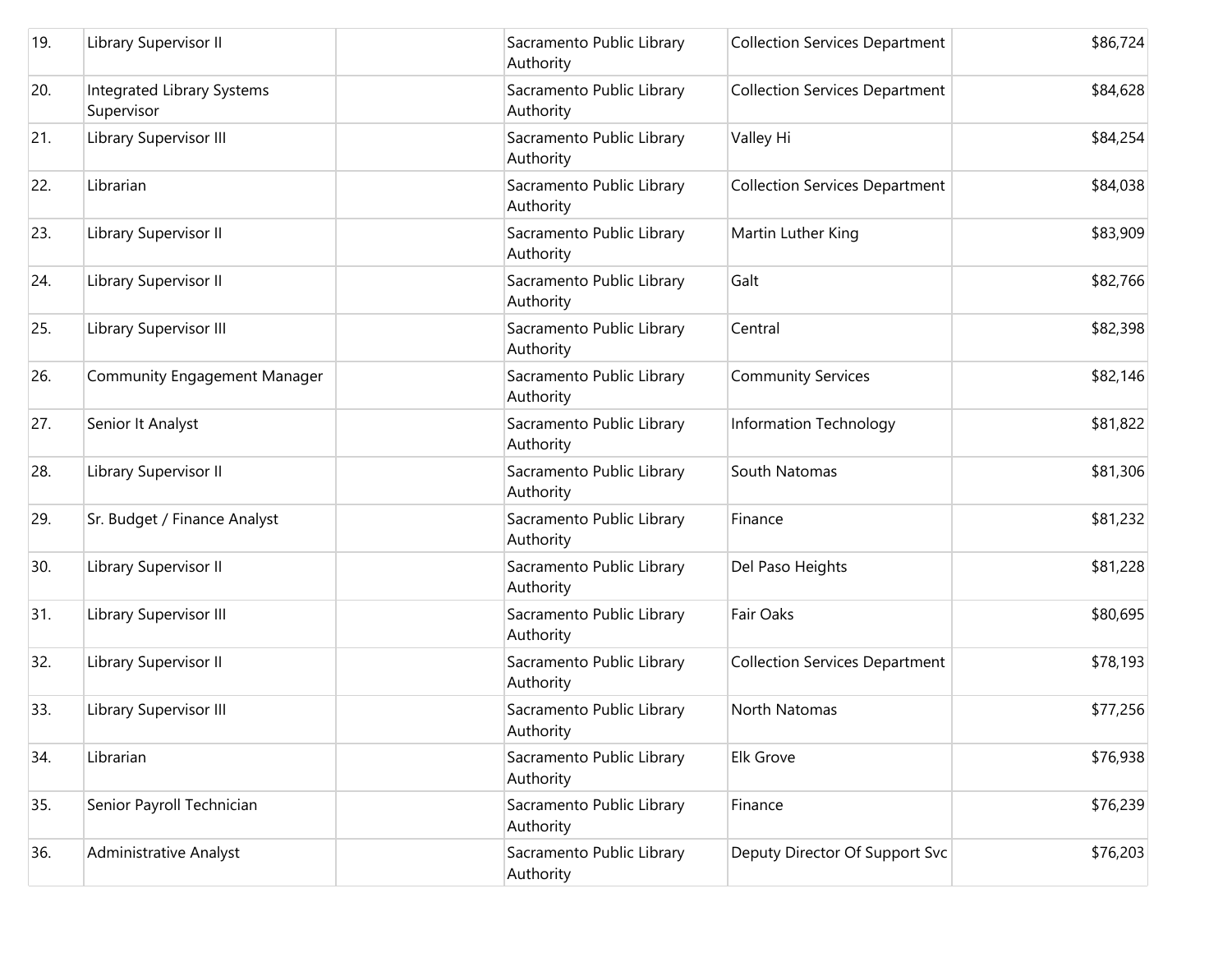| 37. | Library Supervisor II   | Sacramento Public Library<br>Authority | Arcade                                | \$75,319 |
|-----|-------------------------|----------------------------------------|---------------------------------------|----------|
| 38. | Library Supervisor II   | Sacramento Public Library<br>Authority | <b>Collection Services Department</b> | \$75,173 |
| 39. | Librarian               | Sacramento Public Library<br>Authority | Robbie Waters Pocket<br>Greenhaven    | \$73,525 |
| 40. | Library Supervisor I    | Sacramento Public Library<br>Authority | Bookmobile                            | \$73,166 |
| 41. | Librarian               | Sacramento Public Library<br>Authority | North Highlands                       | \$72,903 |
| 42. | Library Supervisor I    | Sacramento Public Library<br>Authority | McKinley                              | \$72,899 |
| 43. | Librarian               | Sacramento Public Library<br>Authority | Sylvan Oaks                           | \$72,897 |
| 44. | Librarian               | Sacramento Public Library<br>Authority | Central                               | \$72,879 |
| 45. | Librarian               | Sacramento Public Library<br>Authority | Central                               | \$72,852 |
| 46. | Librarian               | Sacramento Public Library<br>Authority | Martin Luther King                    | \$72,743 |
| 47. | Senior It Technician    | Sacramento Public Library<br>Authority | Information Technology                | \$72,737 |
| 48. | Librarian               | Sacramento Public Library<br>Authority | Central                               | \$72,649 |
| 49. | Librarian               | Sacramento Public Library<br>Authority | Central                               | \$72,582 |
| 50. | Library Supervisor I    | Sacramento Public Library<br>Authority | Rio Linda                             | \$72,386 |
| 51. | Librarian               | Sacramento Public Library<br>Authority | Franklin                              | \$72,120 |
| 52. | Librarian               | Sacramento Public Library<br>Authority | Elk Grove                             | \$71,348 |
| 53. | Librarian               | Sacramento Public Library<br>Authority | Carmichael                            | \$71,302 |
| 54. | Human Resources Analyst | Sacramento Public Library<br>Authority | Human Resources                       | \$70,506 |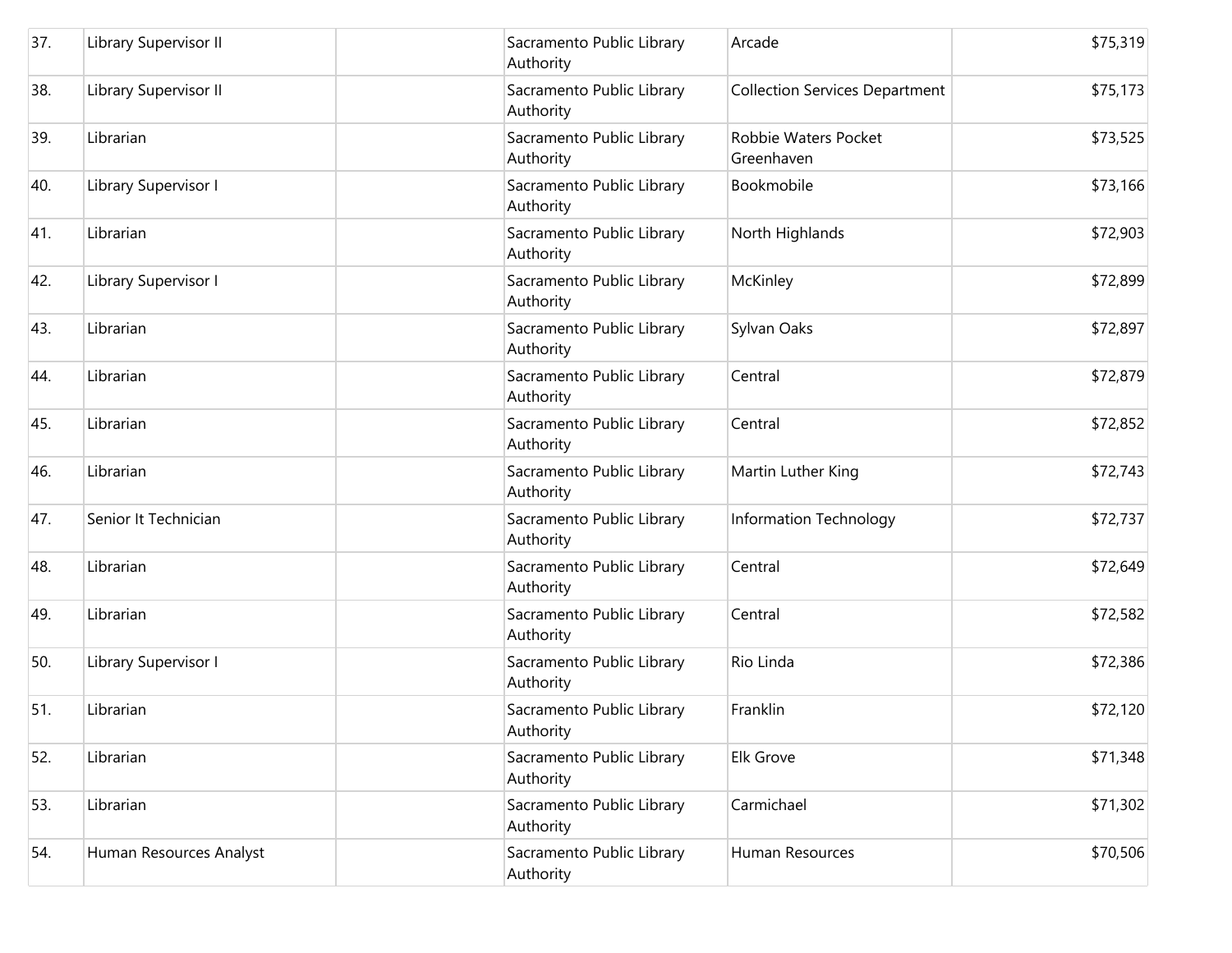| 55. | <b>Library Communications Analyst</b> | Sacramento Public Library<br>Authority | Library Director                      | \$70,265 |
|-----|---------------------------------------|----------------------------------------|---------------------------------------|----------|
| 56. | Facilities Projects Manager           | Sacramento Public Library<br>Authority | Facilities                            | \$70,218 |
| 57. | Librarian                             | Sacramento Public Library<br>Authority | Central                               | \$69,470 |
| 58. | Librarian                             | Sacramento Public Library<br>Authority | Sylvan Oaks                           | \$68,596 |
| 59. | Library Supervisor I                  | Sacramento Public Library<br>Authority | McClatchy                             | \$68,506 |
| 60. | Librarian                             | Sacramento Public Library<br>Authority | North Natomas                         | \$68,432 |
| 61. | Human Resources Analyst               | Sacramento Public Library<br>Authority | Human Resources                       | \$67,687 |
| 62. | Librarian                             | Sacramento Public Library<br>Authority | <b>Collection Services Department</b> | \$67,473 |
| 63. | Library Supervisor I                  | Sacramento Public Library<br>Authority | Isleton                               | \$67,428 |
| 64. | <b>Public Information Coordinator</b> | Sacramento Public Library<br>Authority | Communications & Virtual<br>Services  | \$67,276 |
| 65. | Information Technology Analyst        | Sacramento Public Library<br>Authority | Information Technology                | \$67,087 |
| 66. | Librarian                             | Sacramento Public Library<br>Authority | Central                               | \$66,901 |
| 67. | Library Supervisor III                | Sacramento Public Library<br>Authority | North Highlands                       | \$66,871 |
| 68. | K-12 Specialist                       | Sacramento Public Library<br>Authority | Youth Staff                           | \$66,621 |
| 69. | Librarian                             | Sacramento Public Library<br>Authority | Arden                                 | \$66,141 |
| 70. | Librarian                             | Sacramento Public Library<br>Authority | Courtland                             | \$66,119 |
| 71. | Librarian                             | Sacramento Public Library<br>Authority | Central                               | \$66,017 |
| 72. | <b>Early Learning Specialist</b>      | Sacramento Public Library<br>Authority | Youth Staff                           | \$65,818 |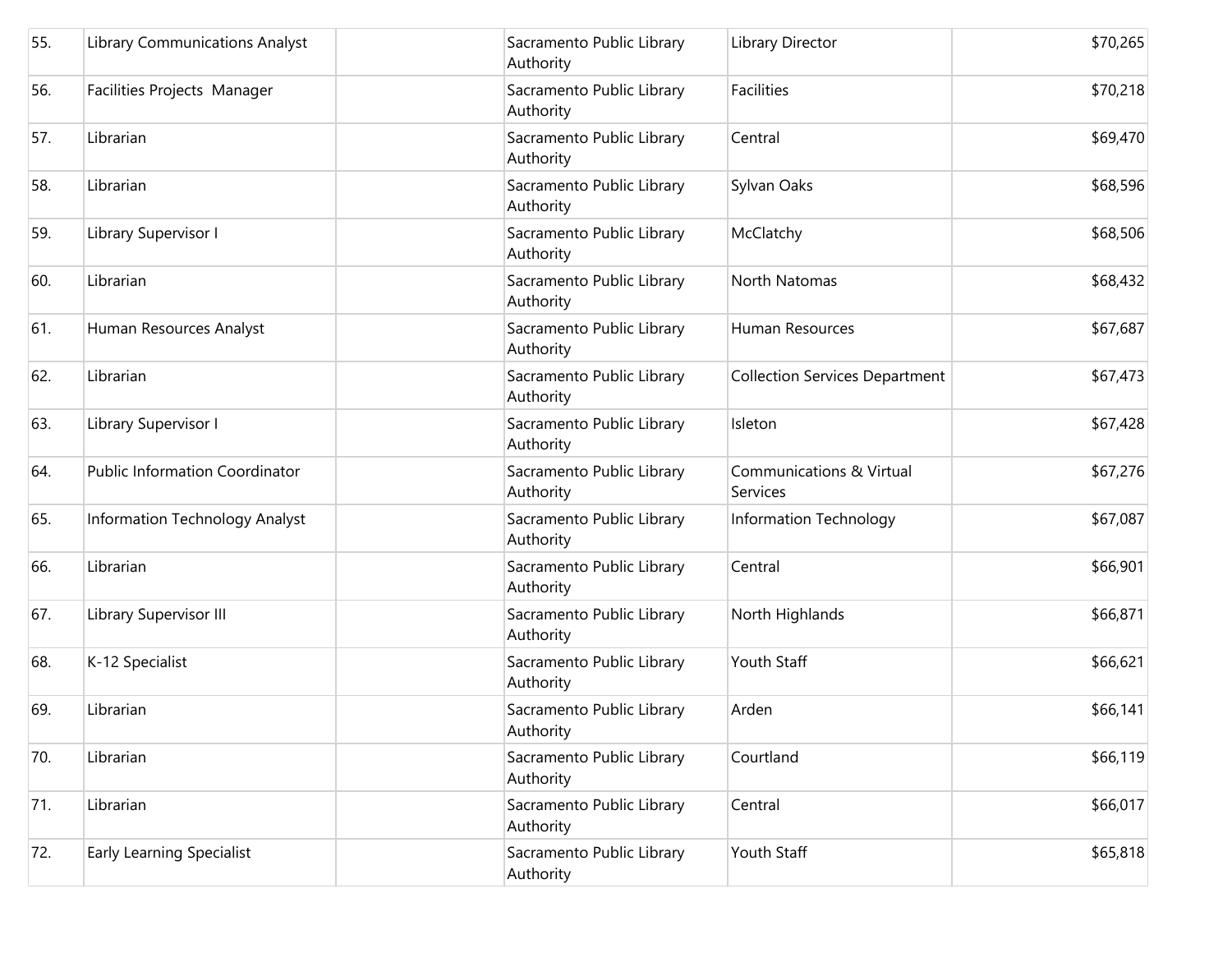| 73. | Librarian                               | Sacramento Public Library<br>Authority | South Natomas                                   | \$65,408 |
|-----|-----------------------------------------|----------------------------------------|-------------------------------------------------|----------|
| 74. | Adult Learning & Literacy<br>Supervisor | Sacramento Public Library<br>Authority | <b>Community Services</b>                       | \$65,322 |
| 75. | Senior It Technician                    | Sacramento Public Library<br>Authority | Information Technology                          | \$65,294 |
| 76. | Librarian                               | Sacramento Public Library<br>Authority | Central                                         | \$65,164 |
| 77. | Accounting Specialist                   | Sacramento Public Library<br>Authority | Finance                                         | \$65,009 |
| 78. | Facilities Projects Manager             | Sacramento Public Library<br>Authority | <b>Facilities</b>                               | \$64,954 |
| 79. | Procurement-Contract Coordinator        | Sacramento Public Library<br>Authority | Facilities                                      | \$64,671 |
| 80. | Librarian                               | Sacramento Public Library<br>Authority | McKinley                                        | \$64,606 |
| 81. | Human Resources Manager I               | Sacramento Public Library<br>Authority | Human Resources                                 | \$64,484 |
| 82. | Creative Project Coordinator            | Sacramento Public Library<br>Authority | <b>Communications &amp; Virtual</b><br>Services | \$64,450 |
| 83. | Librarian                               | Sacramento Public Library<br>Authority | Arcade                                          | \$64,242 |
| 84. | Library Supervisor II                   | Sacramento Public Library<br>Authority | <b>Colonial Heights</b>                         | \$63,757 |
| 85. | Safety-Security Coordinator             | Sacramento Public Library<br>Authority | Department Of Public Services                   | \$63,334 |
| 86. | Librarian                               | Sacramento Public Library<br>Authority | Franklin                                        | \$63,252 |
| 87. | Librarian                               | Sacramento Public Library<br>Authority | Central                                         | \$63,183 |
| 88. | Librarian                               | Sacramento Public Library<br>Authority | Central                                         | \$63,029 |
| 89. | Librarian                               | Sacramento Public Library<br>Authority | North Highlands                                 | \$62,505 |
| 90. | Librarian                               | Sacramento Public Library<br>Authority | Fair Oaks                                       | \$60,846 |